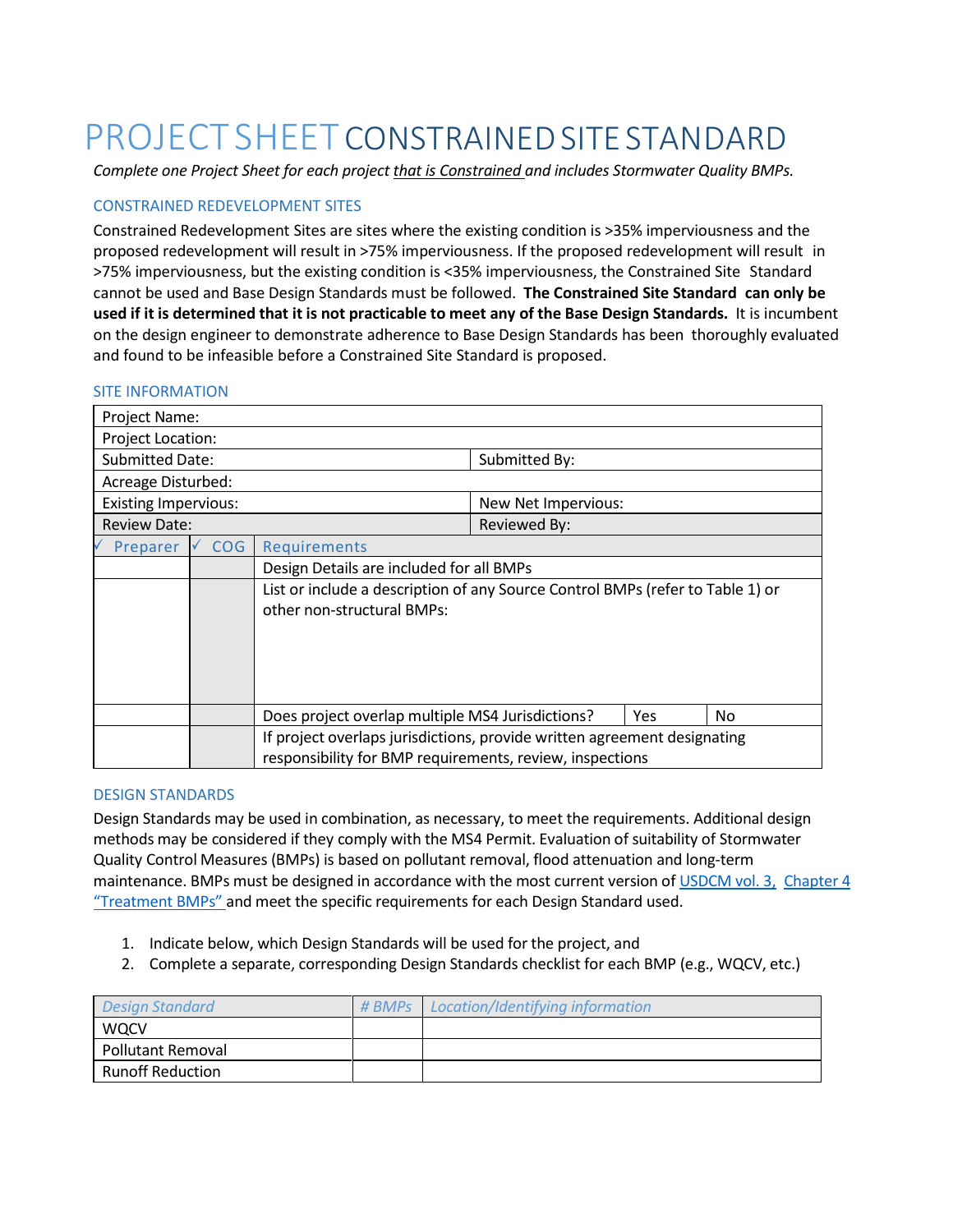## CHECKLIST Constrained WQCV Standard

### APPLICABILITY

Project Name:

Constrained Redevelopment Sites are sites where the existing condition is >35% imperviousness and the proposed redevelopment will result in >75% imperviousness. If the proposed redevelopment will result in >75% imperviousness, but the existing condition is <35% imperviousness, the Constrained Site Standard cannot be used and Base Design Standards must be followed. **The Constrained Site Standard can only be used if it is determined that it is not practicable to meet any of the Base Design Standards.** It is incumbent on the design engineer to demonstrate adherence to Base Design Standards has been thoroughly evaluated and found to be infeasible before a Constrained Site Standard is proposed.

The minimum treatment levels are included below and treatment should be maximized to the extent feasible under constrained site conditions.

## **CONSTRAINED WQCV STANDARD Criteria**

Control measure(s) must be designed to provide, at a minimum, treatment and/or infiltration of the WQCV for 50% of the site.

| $1101$ $1011$ |            |                                                                                                                                |                         |  |  |
|---------------|------------|--------------------------------------------------------------------------------------------------------------------------------|-------------------------|--|--|
| Preparer      | <b>COG</b> | Requirements                                                                                                                   |                         |  |  |
|               |            | Control measure(s) provide treatment and/or infiltration of the WQCV for                                                       |                         |  |  |
|               |            | 50% of the site<br>% of site treated:                                                                                          |                         |  |  |
|               |            |                                                                                                                                |                         |  |  |
|               |            | BMP type:                                                                                                                      | <b>BMP ID/location:</b> |  |  |
|               |            | See Drainage Report section:                                                                                                   |                         |  |  |
|               |            | Provide an evaluation of the infeasibility of Base Design Standards and<br>justification for use of Constrained Site Standard: |                         |  |  |

*Complete checklist if using the Constrained WQCV Standard to meet Design Standard requirements.*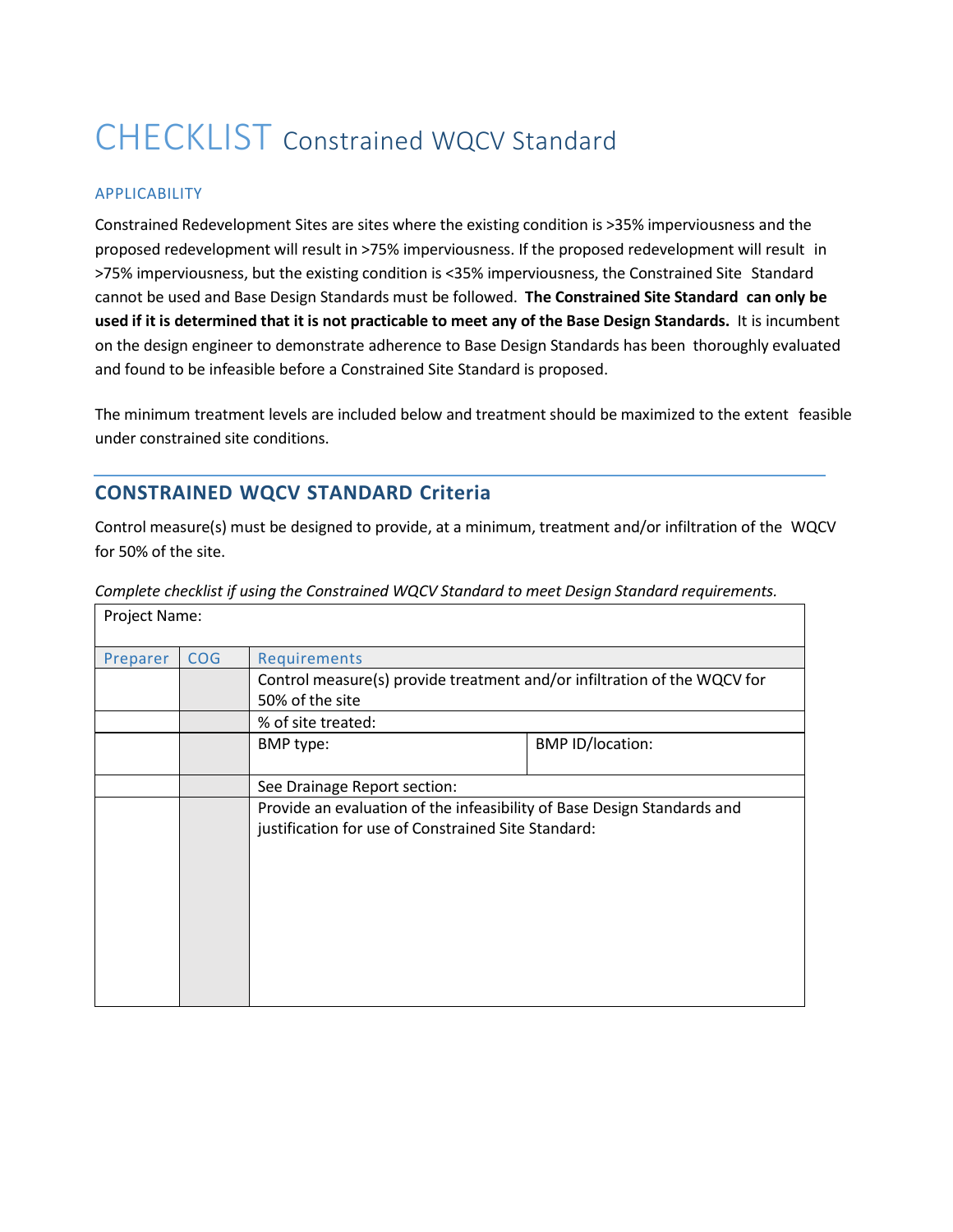# CHECKLIST Constrained Pollutant Removal Standard

### APPLICABILITY

Constrained Redevelopment Sites are sites where the existing condition is >35% imperviousness and the proposed redevelopment will result in >75% imperviousness. If the proposed redevelopment will result in >75% imperviousness, but the existing condition is <35% imperviousness, the Constrained Site Standard cannot be used and Base Design Standards must be followed. **The Constrained Site Standard can only be used if it is determined that it is not practicable to meet any of the Base Design Standards.** It is incumbent on the design engineer to demonstrate adherence to Base Design Standards has been thoroughly evaluated and found to be infeasible before a Constrained Site Standard is proposed.

The minimum treatment levels are included below and treatment should be maximized to the extent feasible under constrained site conditions.

## **CONSTRAINED POLLUTANT REMOVAL STANDARD Criteria**

Control measure(s) must be designed to provide treatment of the 80th percentile storm event. The control measure(s) shall be designed to treat stormwater runoff in a manner expected to reduce the even mean concentration of total suspended solids (TSS), at a minimum, to a median value of 30mg/L or less for 50% of the site. Substantiating data must meet criteria in USDCM vol.3, T-11 and be included in the submittal.

| Project Name: |            |                                                                                                                                                                                                                                                                                                            |                         |  |
|---------------|------------|------------------------------------------------------------------------------------------------------------------------------------------------------------------------------------------------------------------------------------------------------------------------------------------------------------|-------------------------|--|
| Preparer      | <b>COG</b> | Requirements                                                                                                                                                                                                                                                                                               |                         |  |
|               |            | Control measure(s) provide treatment of the 80th percentile storm event.<br>The control measure(s) shall be designed to treat stormwater runoff in a<br>manner expected to reduce the even mean concentration of total suspended<br>solids (TSS) to a median value of 30mg/L or less for 100% of the site. |                         |  |
|               |            | BMP type:                                                                                                                                                                                                                                                                                                  | <b>BMP ID/location:</b> |  |
|               |            | Storm event:                                                                                                                                                                                                                                                                                               |                         |  |
|               |            | TSS mg/L reduction:                                                                                                                                                                                                                                                                                        |                         |  |
|               |            | % of site treated:                                                                                                                                                                                                                                                                                         |                         |  |
|               |            | See Drainage Report section:                                                                                                                                                                                                                                                                               |                         |  |
|               |            | Provide an evaluation of the infeasibility of Base Design Standards and<br>justification for use of Constrained Site Standard:                                                                                                                                                                             |                         |  |

*Complete checklist if using the Constrained Pollutant Removal Standard to meet Design Standard requirements.* Project Name: